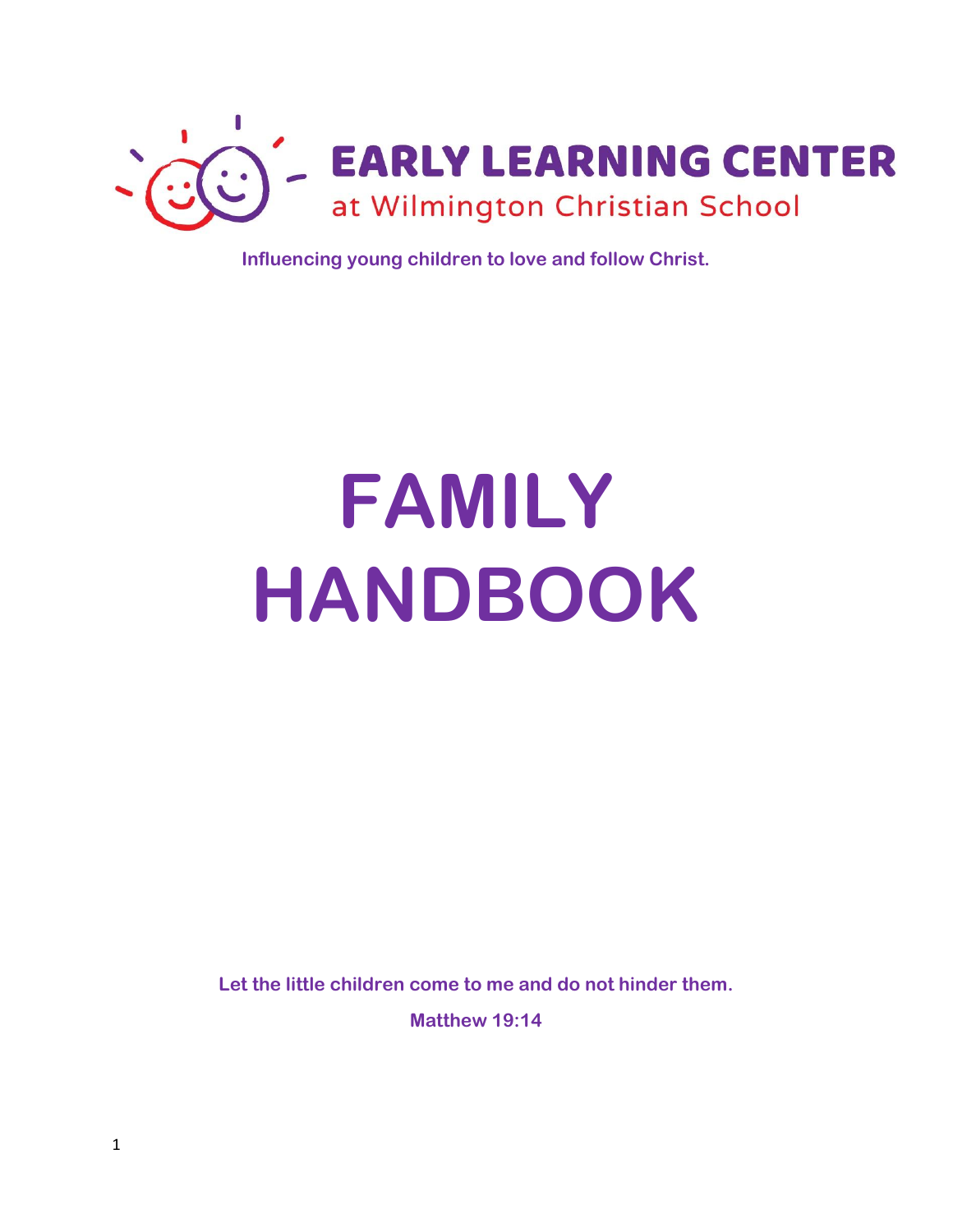# **Welcome to the Early Learning Center at Wilmington Christian School!**

The Wilmington Christian School Early Learning Center (ELC) uses play and children's curiosity as the foundation from which to support their cognitive, language, social, physical, emotional, and spiritual development. Our desire is for children to become healthy, whole persons by building strong spiritual foundations to help prepare them for life. Parents and other family members are essential partners in this process.

Age requirements for each classroom are birthdates before October 1.

The ELC Classrooms:

Explorers (Toddler 2)

Adventurers (Pre-K 3)

Mountaineers (Pre-K 4)

#### **CONTACT NUMBERS**

WCS main number: (302) 239-2121

For immediate assistance, please call Ext. 3001 for the lower school office.

Explorers: Ext. 3009

Adventurers: Ext. 3014

Mountaineers: Ext. 3024

#### **ELC Operating Hours and Days**

School day tuition hours are 8:00 am – 2:45 pm.

Half-day tuition option hours are 8:00 am – 11:45 am.

ELC extended day tuition includes early care, 7:15 am – 8:00 am, after school care, 3:00 pm – 5:30 pm.

Late fees of \$5 for the first minute and \$1 for each subsequent minute will be assessed per child and due the following business day.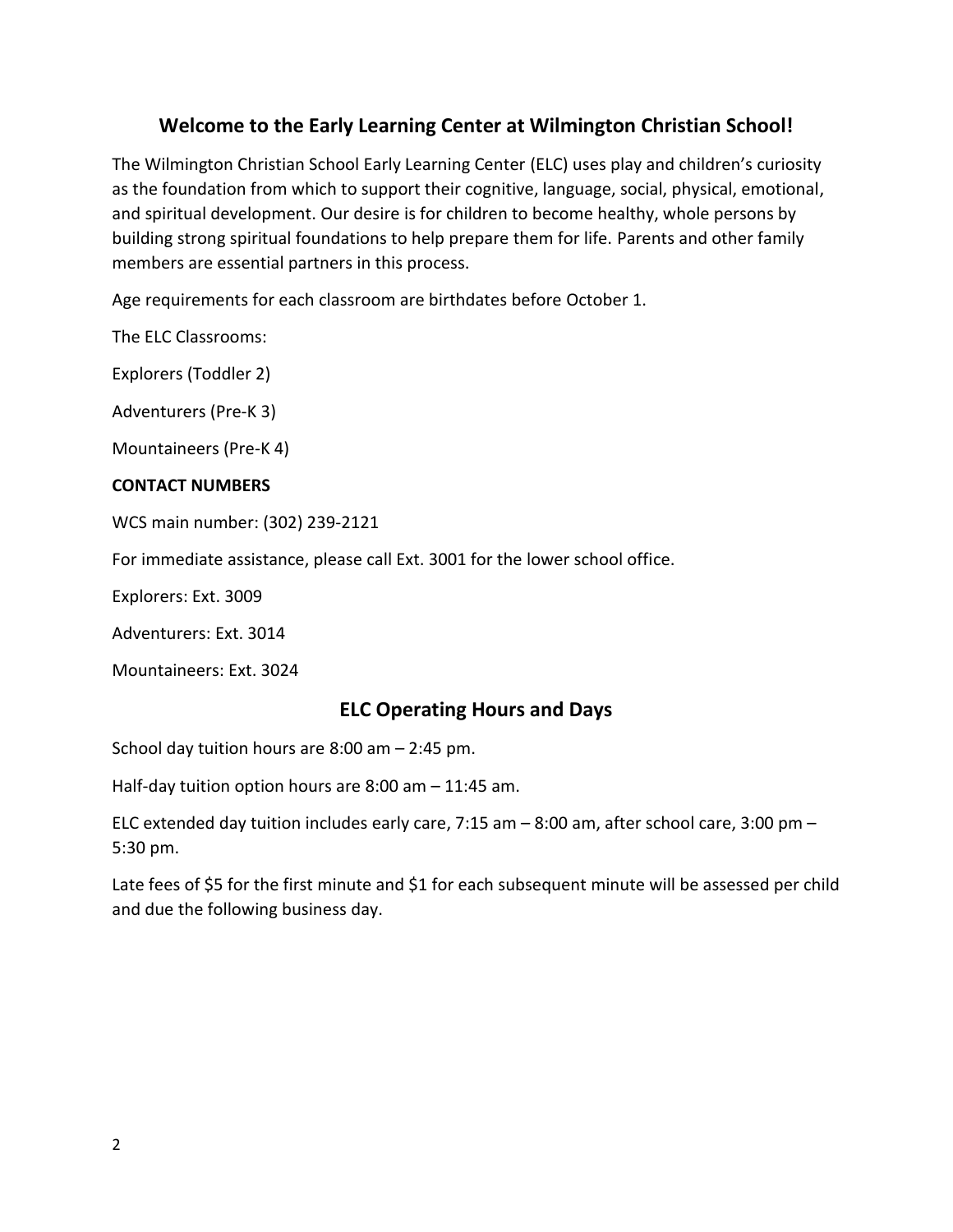# **Staff-Child Ratios**

ELC Staff ratios are based on those recommended by The National Association for the Education of Young Children (NAEYC):

| <b>Age Group</b>    | <b>ELC/NAEYC Ratios</b> | <b>State of DE Ratios</b> |
|---------------------|-------------------------|---------------------------|
| <b>Explorers</b>    | 1:6                     | 1:8                       |
| 24-36 Months        | Group size of 12        | Group size of 16          |
| <b>Adventurers</b>  | 1:9                     | 1:10                      |
| 3-4 years           | Group size of 18        | Group size of 20          |
| <b>Mountaineers</b> | 1:10                    | $1 - 12$                  |
| 4-5 years           | Group size of 20        | Group size of 24          |

The ELC employs staff members who have a mature faith in Jesus Christ and education and/or experience in early childhood instruction and care.

# **Non-Discriminatory Policy**

Wilmington Christian School admits students of any race, color, gender, national and ethnic origin to all rights, privileges, programs, and activities generally accorded or made available to students at WCS. The school does not discriminate on the basis of race, color, gender, national and ethnic origin in the administration of its education policies, admission policies, tuition assistance programs, athletics, the arts, and other school-administered programs.

# **Drop Off and Release of Children**

All parents and students will enter through the main lower school doors located by the ELC playground. ELC students are to be dropped off in the classroom each morning. Sign your child in and place his/her belongings in his cubby. ELC students are to be picked up at the classroom, 11:45 am for half-day students. We recommend picking up your full-day student at 2:30 pm to avoid the busy afternoon carline, but you must pick up your child by 3:00 pm unless you are contracted for After Care.

#### **Absences**

If your child is absent or will be absent, please contact your child's teacher by email or by using the MY WCS tab on our school website.

# **Allergies**

Parents are required to notify and meet with the Wilmington Christian School nurse if the child has any allergies to medications, food, or the environment. Parents must provide an individualized care plan from the child's health provider if the child has special health care needs, food allergies, or special nutritional needs.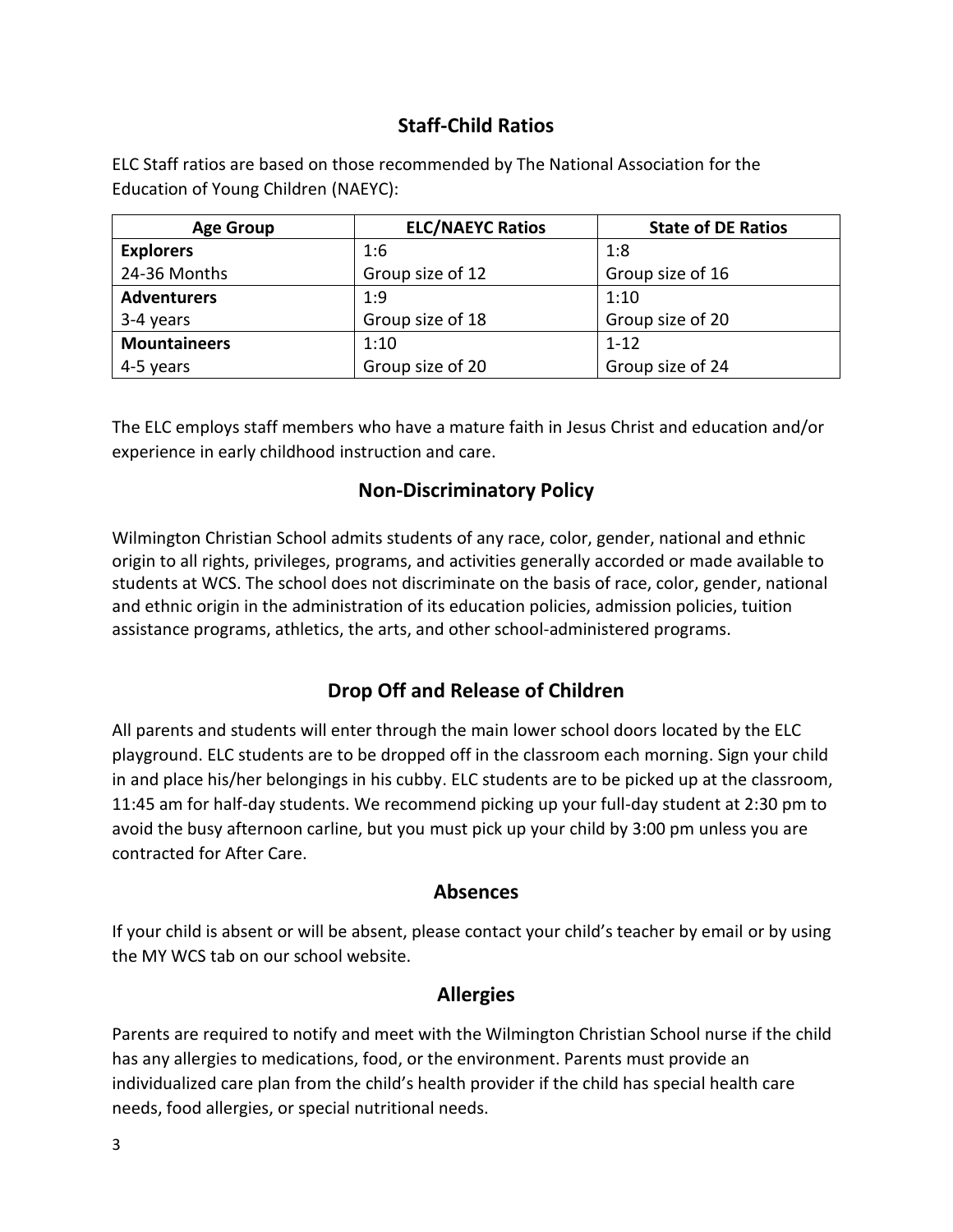# **Birthdays**

If you wish to provide a special snack to celebrate a birthday, please notify the child's teacher at least 3 days in advance. The teacher will inform you of any food allergies or procedures.

# **Chapel**

Weekly ELC chapel is held in the playroom. Children gather for worship, Bible instruction, and prayer. The weekday curriculum provides the Bible emphasis and classroom activities to reinforce the teaching throughout the week.

# **Closings Due to Inclement Weather or Emergencies**

The WCS administration will determine appropriate actions during inclement weather. If a late opening, early dismissal, or closing is necessary, families will be informed through FACTS, our student information system.

If there is a two-hour delay, the ELC will open at 9:00 am for extended day and 10:00 am for school day children.

# **Clothing**

Toddler children are not required to wear WCS uniform clothing. Please dress them appropriately for active, messy play. Preschool Adventurers and Mountaineers are required to wear WCS uniform clothing except for special dress-down days.

To ensure their safety, all children should wear shoes that will protect them and stay on their feet while running and engaging in play activities. Except in extreme conditions, children will go outside daily and should be dressed appropriately. Layers and warm outer clothing, including hats, gloves, and boots should be provided during cold, wet, or snowy weather conditions. Hats for sun protection and sunscreen should be provided by the parent during sunny weather conditions. Sunscreen should be labeled with your child's name and a sunscreen form must be on file.

Each child should have a minimum of one change of clothing at the ELC. Please label all items.

#### **Communication**

Parent-teacher conferences occur twice per school year. During conferences, teachers will share child assessments, concerns, and developmental progress. Additional conferences may be scheduled by the teacher or parent as necessary.

# **Curriculum and Assessment of Children**

The curriculum at the ELC for all age groups is designed to support the growth and development of the whole child. Activities are planned for children that stimulate and promote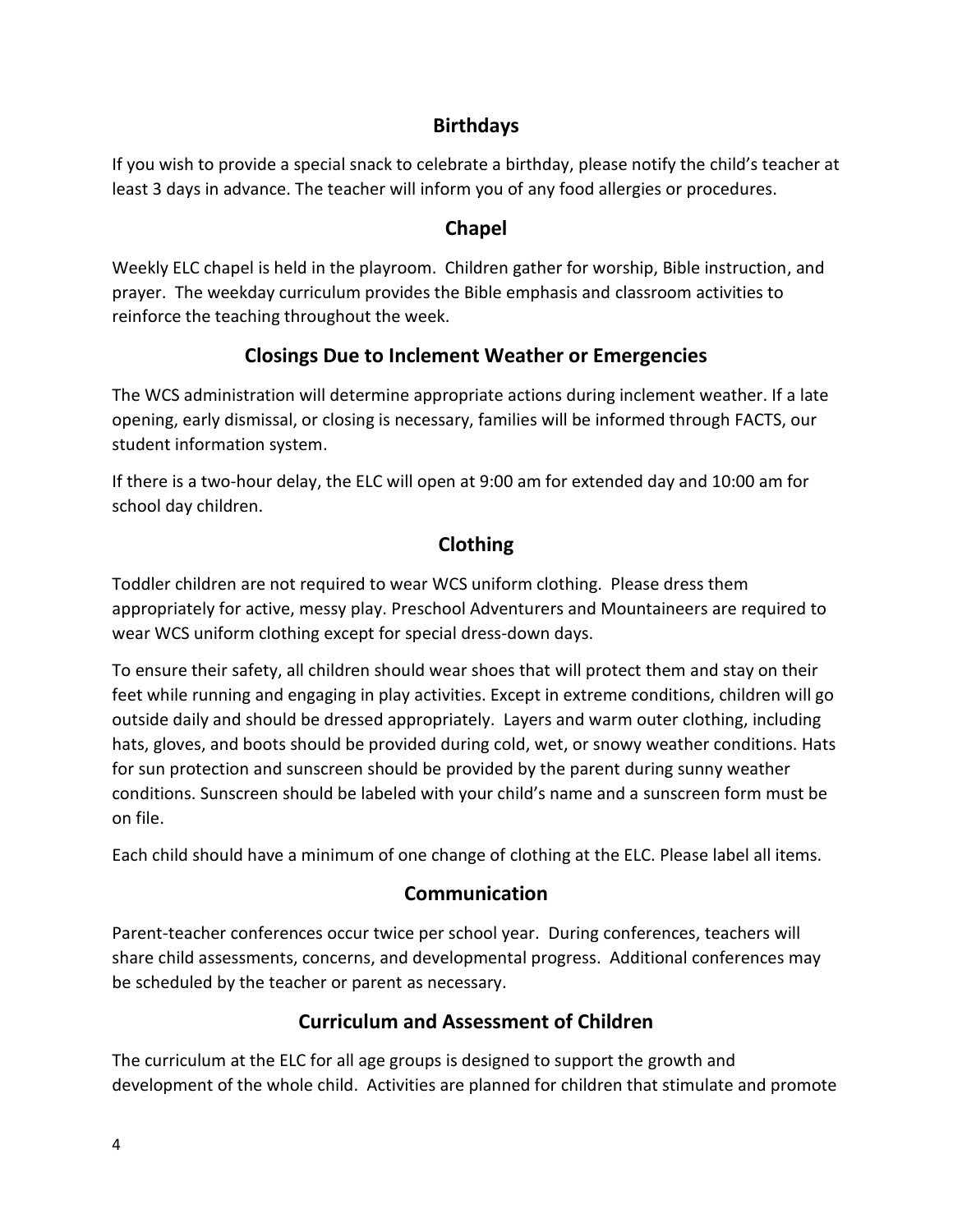their growth in all developmental areas; Delaware Department of Education's Early Learning Foundations for toddlers and preschool are used as a guide. The ELC staff will assess children's current level of development and plan activities to support their growth. Our approach is to allow children to explore materials and engage in play, so they construct and discover knowledge and develop skills through high-quality purposeful activities provided and supported by the teachers.

Assessment of children is an integral part of all the ELC programs. Teachers use a variety of assessment methods and tools throughout the year to assess the children across all areas of development. Assessments serve as a foundation for teacher's planning. Teachers value effective communication with families and share assessment information with families during family conferences.

# **Diapers/Bathroom**

**Diapers** – Parents with toddlers must provide diapers and wipes for their children. Please send a full box of diapers and wipes labeled with your child's name. If your child uses pull-ups, please purchase ones with Velcro on each side to assist us in changing your child. Staff will inform you when you need to replenish your supply.

For the comfort of the child, children who are wet or soiled will be changed upon discovery. Staff will check diapers no less than every two hours. Soiled clothing will be placed in a bag and returned to the parent at the end of the day.

**Bathroom Policy** – We require children entering the Adventurer classroom (PreK 3) and older to be potty trained, and we expect them to be able to wipe themselves. Our staff will assist in the bathroom if needed. If you or your child have a concern with the bathroom, please let us know so that we may attend to your child's needs in the best way possible.

# **Discipline/Positive Guidance**

The ELC educators disciple (teach) children with nurturing love while using preventative approaches, engaging environments, and clear expectations to help children be successful. Children are given age-appropriate boundaries and guidance that allows them to feel safe, loved, and accepted. Educators understand the importance of teaching and nurturing selfregulation skills and the ability to negotiate relationships and care for others. This includes intervention strategies that model for children (and families) skills that enable them to be successful in learning and life.

ELC teachers recognize their role as models of Christ and that their purpose is to guide the children in His ways. Children are taught that they are made in God's image, and this truth is reinforced in how they are treated and how they are taught to treat others. Teachers nurture children's social competence and take intentional steps to ensure that every child feels accepted, loved, and a sense of belonging. We promote pro-social behavior by interacting in a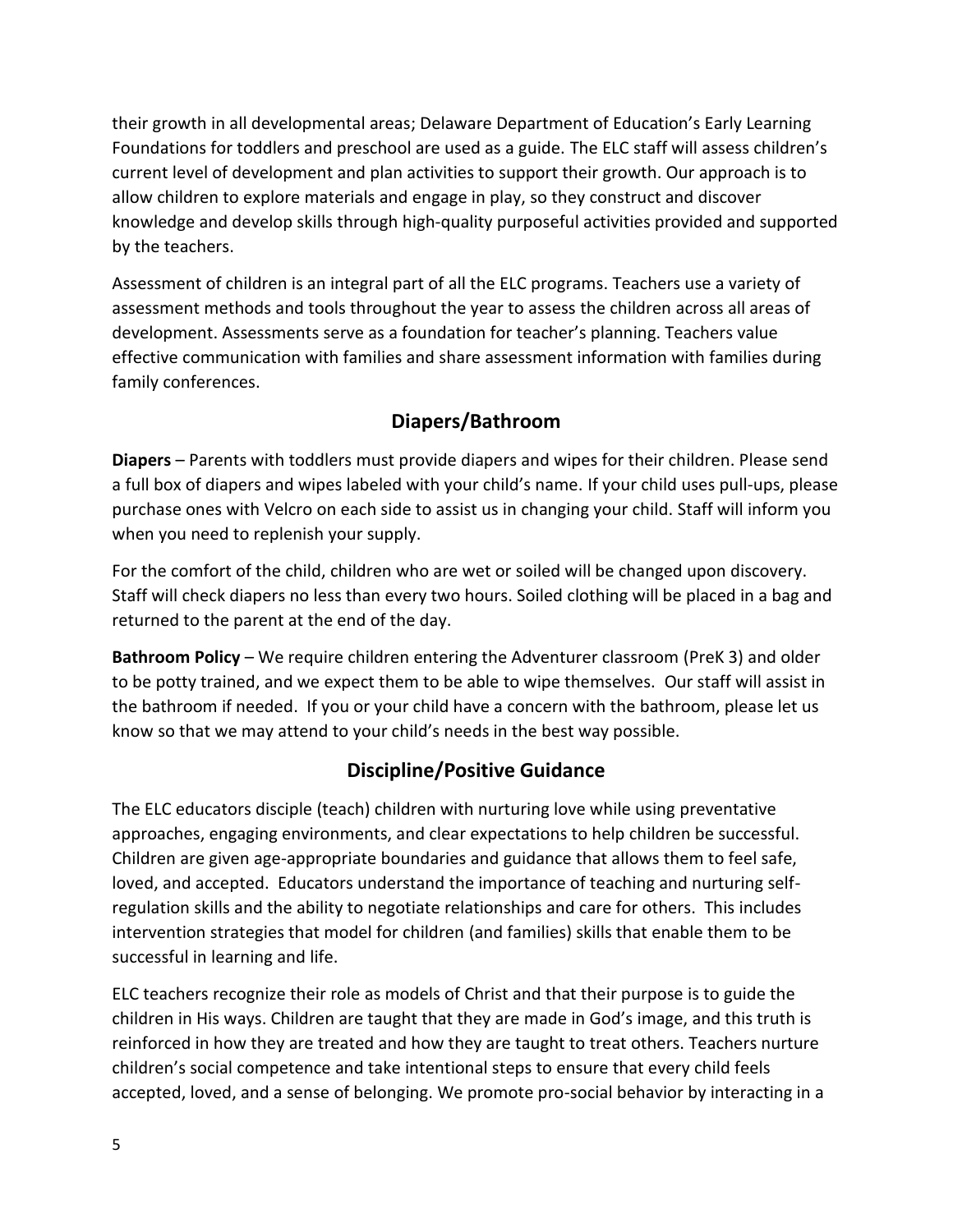respectful manner with all staff and children and by modeling behaviors, including: turn-taking, listening, negotiating, serving others, and comforting. Further, teachers actively teach social communication and emotional regulations skills, and they assist children in resolving conflicts. ELC staff guide children who tease/target, isolate, or hurt other children to help them learn to interact more appropriately.

When challenging behavior occurs, teachers observe the child and the entire learning environment to identify events, activities, interactions, and other contextual factors that may elicit challenging behavior. Throughout this process, teachers identify skills that need to be taught and incorporate these into the children's activities and routines. Teachers use environmental modifications, activity modifications, adult or peer support, and other strategies to support the child's appropriate behavior. Communications and reports to the child's parents will be ongoing.

ELC teaching staff responds to a child's challenging behavior, including physical aggression, in a manner that provides for the safety of the child and others. All such responses are respectful and provide the child with information and encouragement concerning acceptable behavior. If challenging behavior persists then teachers meet with the lower school principal to examine collected data and to create a specific plan on how to proceed. After meeting with the principal, the teaching staff will meet with the family to share observations, discuss concerns, and determine if there are any related issues that could contribute to the behavior. Families are also asked to assist in developing a behavior support plan to support the child.

At times, the Wilmington Christian School learning support specialist will be asked to observe a child for any possible developmental deficits. If there are behaviors indicating deficits or possible disabilities, the lower school principal will meet with the child's parents to discuss the option of a formal evaluation. If the behavior indicates the need for therapy, the principal and learning support specialist will ask the parents to meet with their child's doctor for recommendations.

If a child is referred for therapy, the parents should give permission for the lower school principal or learning support specialist to confer with the therapist so recommended strategies can be implemented at school. Likewise, therapists assigned to a child under 36 months should consult with the child's ELC teaching staff to support their Individual Family Service Plan, or school district therapists should consult with the child's teachers to support the Individual Education Plan in the case of a child over three years in age. When it is determined that WCS cannot meet the needs of a child, the staff and family will meet to discuss options that may include the child being withdrawn from WCS.

The ELC strives to meet the individual needs of every child. However, if a child persists in putting himself or others at risk for injury after reasonable interventions, including removal from the classroom and parent notification, the child may be dismissed from the program.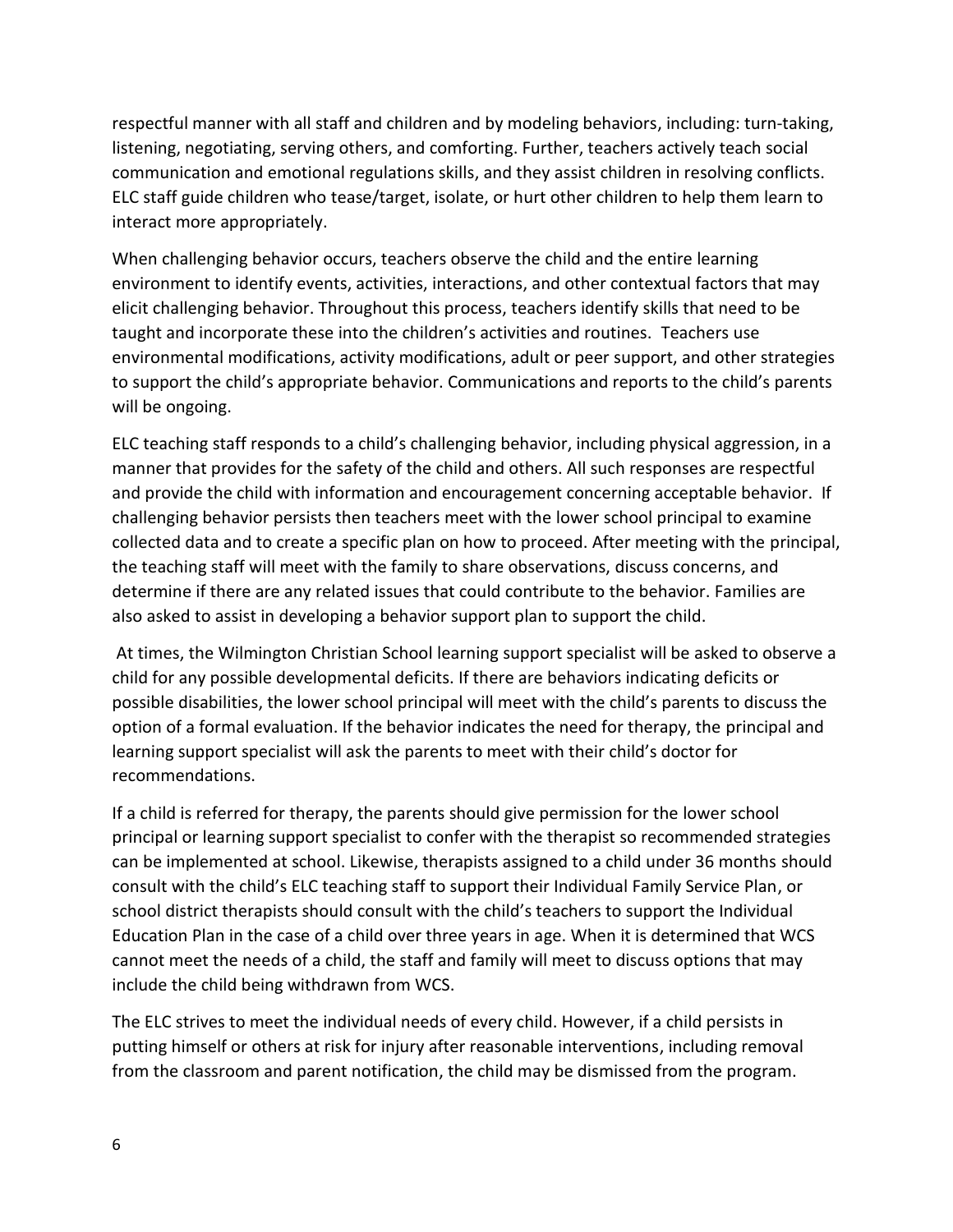# **Emergency Contact Information**

It is important for the ELC to have accurate contact numbers for the parent/guardian and pickup people. These should be entered into FACTS and updated as needed.

#### **Field Trips**

The ELC may provide on-site field trips during the school year. These trips may be postponed or canceled due to COVID-19.

#### **Folders**

The ELC provides take-home folders for each child. Important communications and your child's daily work are placed in the folders. It is important to check your child's folder daily. If you need to return anything to the school, please place it in the folder for the teacher.

#### **Health Requirements**

See Appendix 1. Upon arrival, each child will be observed for common signs of communicable disease, physical injury, or other evidences of ill health.

Children shall be excluded from care if they have symptoms of illness specified below, unless written documentation from a licensed physician, or verbal notice with written follow-up states the child has been diagnosed and poses no serious health risk to the child or to other children. The symptoms of illness for possible exclusion shall include, but not be limited to, any of the following:

- Temperature: children older than 4 months, equivalent to 100.4 degrees or greater, accompanied by behavior changes or other signs or symptoms of illness. School inclusion when the child is fever-free for 24 hours without fever-reducing medication.
- Symptoms and signs of possible severe illness (such as unusual lethargy, uncontrolled coughing, inexplicable irritability, persistent crying, difficult breathing, wheezing, or other unusual signs) – until medical evaluation allows inclusion.
- Uncontrolled diarrhea, that is increased stool water, and/or decreased form until diarrhea stops.
- Vomiting illness two or more times in the previous 24 hours until vomiting free for 24 hours.
- Mouth sores with drooling, unless a health care provider determines that condition is non-infectious.
- Rash with fever or behavior change, until a health provider determines that these symptoms do not indicate a communicable disease.
- Purulent conjunctivitis (defined as pink or red conjunctiva with white or yellow eye discharge), until after 24 hours after treatment has been initiated.
- Scabies, until 24 hours after treatment has been initiated.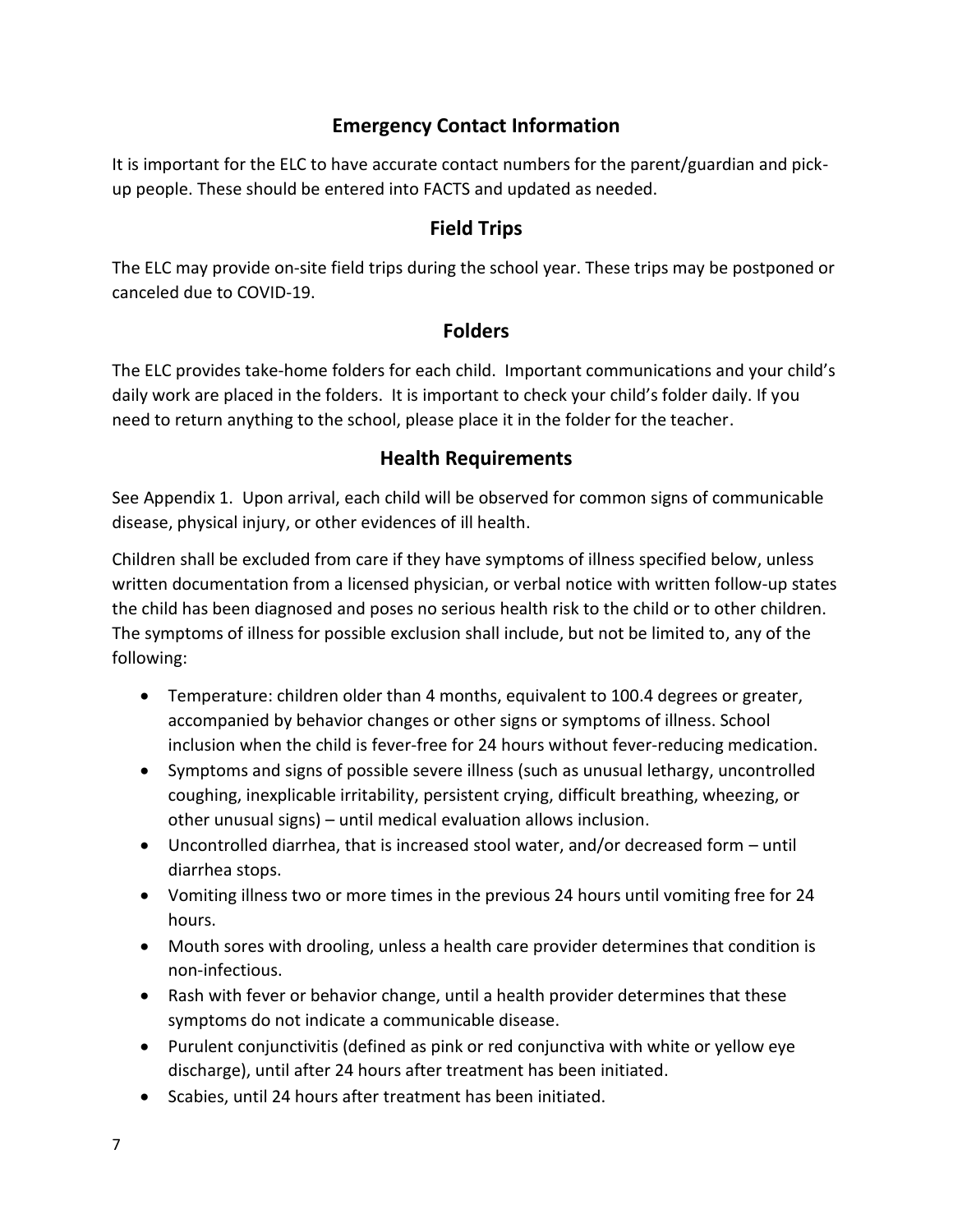- Impetigo, until 24 hours after treatment has been initiated.
- Strep throat or other streptococcal infection, until 24 hours after initial antibiotic treatment and cessation of fever.
- Herpetic gingivostomatitis (cold sores), if the child is too young to have control or oral secretions; or
- Unspecified illness if it limits the child's comfortable participation in activities or if it results in a need for greater care than can be provided without compromising the health and safety of the other children.

The child may return to the ELC when the symptoms are no longer present, or a licensed physician indicates that there is no serious health risk to the child or other children.

If a child that has already been admitted to the ELC manifests any of the illnesses or symptoms specified here, the ELC will remove the child from the group of well children to a separate area until the child can be picked up by a parent/guardian or authorized pick up person, or licensed physician indicates verbally or in writing that the illness/symptom pose no serious health risk to the child or to other children. While a child is cared for in the separate room/area, the ELC will ensure that the child is supervised and the child's individual needs for rest, comfort, food, drink, and appropriate activity are met.

# **Meals and Snacks**

All meals and snacks are provided by the parents. There are scheduled morning snack, lunch, and afternoon snack. All foods and beverages brought from home must be in unbreakable, single-serve containers (labeled with the child's name) that maintain the food or beverage at the proper temperature. Food will not be heated by ELC staff. Please provide the proper eating utensils each day. Toddler food should be cut into pieces so children can use self-help skills when eating. All food should be contained in an insulated lunchbox that is stored in your child's cubby.

# **Medication, Ointments, Sunscreen, and Insect Repellant**

All medications will be administered by the WCS nurse during the school year.

Sunscreens, lotions, creams, and insect repellent must have a signed parent permission form for them to be administered by ELC staff. See Appendix 2. All sunscreens, lotions, creams, and insect repellants must be labeled with the child's name and placed in your child's cubby. Spray sunscreen cannot be used on toddlers.

#### **Parent Concerns**

Should you have a question or concern regarding your child's care, please first contact your child's classroom teacher. If your concern is not addressed or resolved to your satisfaction, please contact the lower school principal.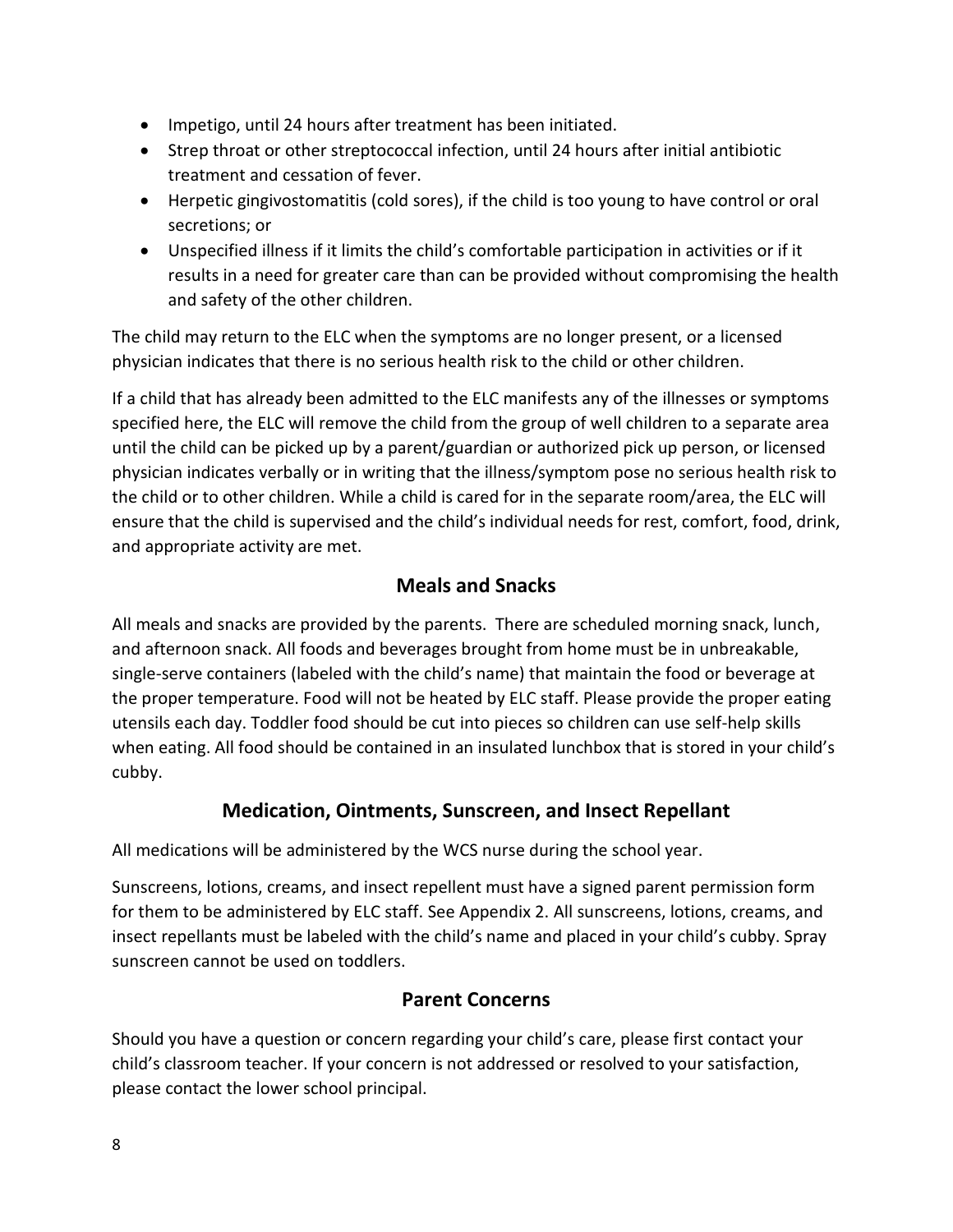#### **Pictures & Communications**

Throughout the year, teachers will email pictures to families. Please do not "share" any photos that contain other ELC children on social media sites. Toddler children will receive daily reports about rest, food intake, toileting, and the day's activities. Families of preschool children will receive weekly reports containing classroom activities and announcements.

#### **Rest Time**

The ELC provides mats for all ELC children. Linens are also provided. Soiled linens will be sent home upon discovery and at the end of your child's school week. Please return laundered linens upon your child's return to school. Families should provide a crib-sized blanket and a pillow if your child uses one. A special stuffed animal or "lovie" can be provided for rest time.

#### **Safety and Security**

The main doors to the lower school are open for drop off from 7:15 - 8:10 am and pick up from 2:30-3:00 pm. All other times the doors are locked for security purposes. If you need to enter the building during school hours, please press the intercom button next to our entrance and identify yourself. Families enrolled in extended day will be provided with codes that will give access to the building.

Fire drills and lock down procedures are practiced regularly to prepare children in the event of a school emergency.

#### **Toys from Home**

Unless specifically requested/approved by your child's teacher, toys should not be brought to school. Young children who have a transition object such as a stuffed animal or blanket may bring that item to the center, but the ELC is not responsible if it is lost, damaged, or broken in any way.

#### **Volunteers**

Due to COVID-10 restrictions, volunteer opportunities will be limited, but we will share those as they are available..

#### **Weather Policy for Playing Outdoors**

There are many benefits for children in outdoor play. Our children participate in outdoor activities daily. ELC children are outside when the wind chill factor is 32 degrees or higher or the heat index is 89 degrees or lower and the weather conditions do not pose a significant health or safety risk. Please dress your child appropriately for the daily weather forecast. If children are not well enough to go outdoors, they should not be brought to school.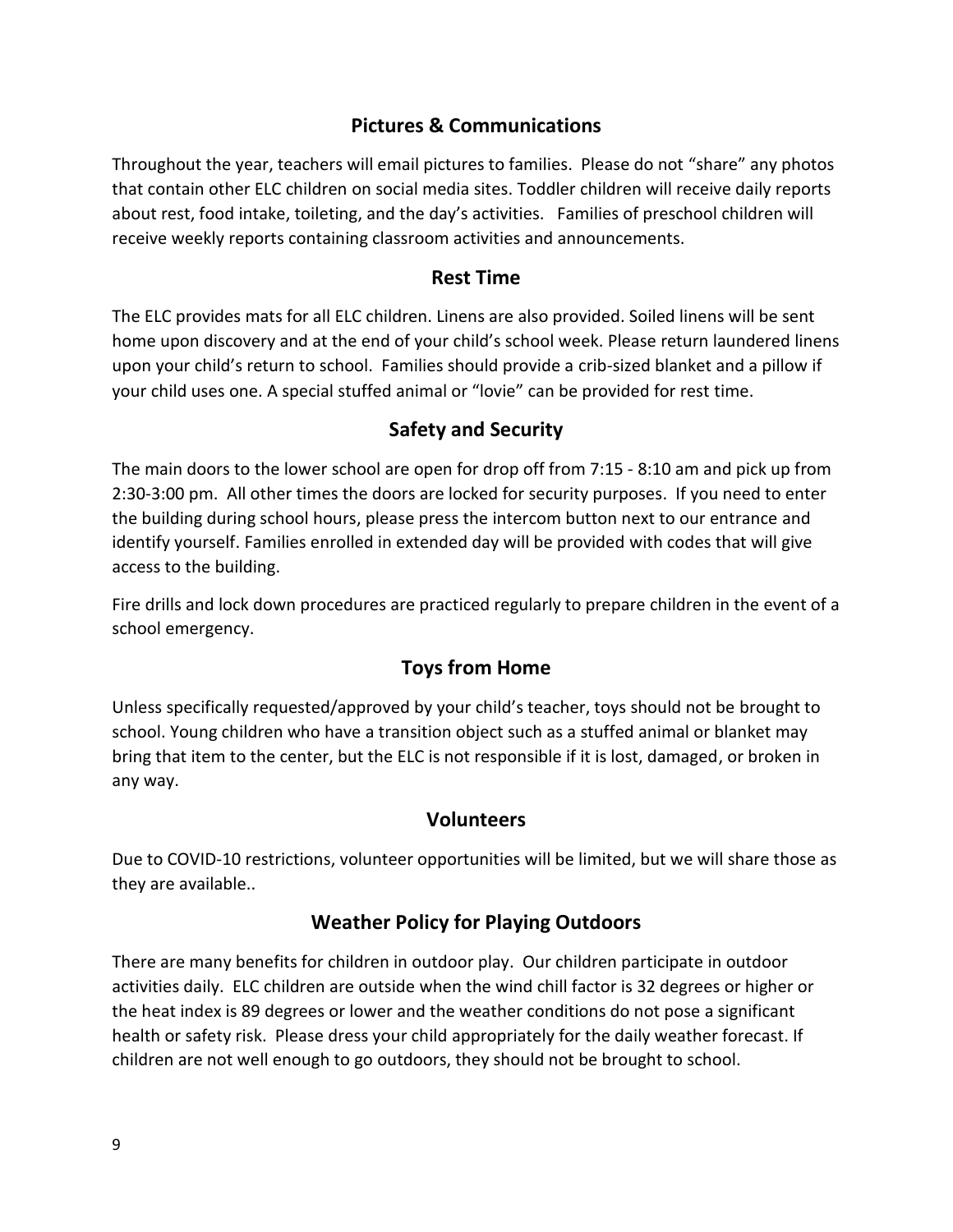# **Appendix 1**

#### Student Health Requirements Early Learning Center

Upon admission to Wilmington Christian School, the following requirements must be met in order to comply with Delaware state regulations and recommendations. Please take this information to your child's physical. This will help prevent later trips back to the physician to get missing immunizations or screenings.

- **1. A physical examination completed by a MD, DO, PA, or CNP presented by the first day of attendance. A student physical form can be provided for this purpose.**
	- The form must be signed and dated by the examiner. The date of the physical should be as recent as possible but no more than two years prior to the first day of school.
- **2. A full immunization record is required by the first day of attendance at WCS. The following are acceptable forms of documenting immunizations:**
	- The Student Physical Form which contains a section to record the dates of immunizations.
	- A copy of the physician's medical record
	- A valid immunization record provided by the State of Delaware, or any other state.
- **3. The following immunizations or screenings are required by state law for all ELC students enrolling at WCS:**
	- 4 doses of DTaP vaccine (3 doses accepted for children less than 19 months)
	- 3 doses of IPV vaccine (2 doses accepted for children less than 19 months)
	- 1 dose of MMR vaccine administered after the age of 12 months (individual combinations of measles, mumps, and rubella bay be used to meet this requirement)
	- 3 doses of Hepatitis B vaccine
	- 1 dose Varicella vaccine (or written documentation of Chicken Pox disease from health care provider in lieu of vaccine)
	- Tuberculosis results of Mantoux screening completed within the last 12 months or written documentation of a TB Risk Assessment from a physician or public health clinic stating that the child has a low risk factor
- **4. All students (including out of state students) entering ELC must have documentation of blood lead testing with results recorded.**